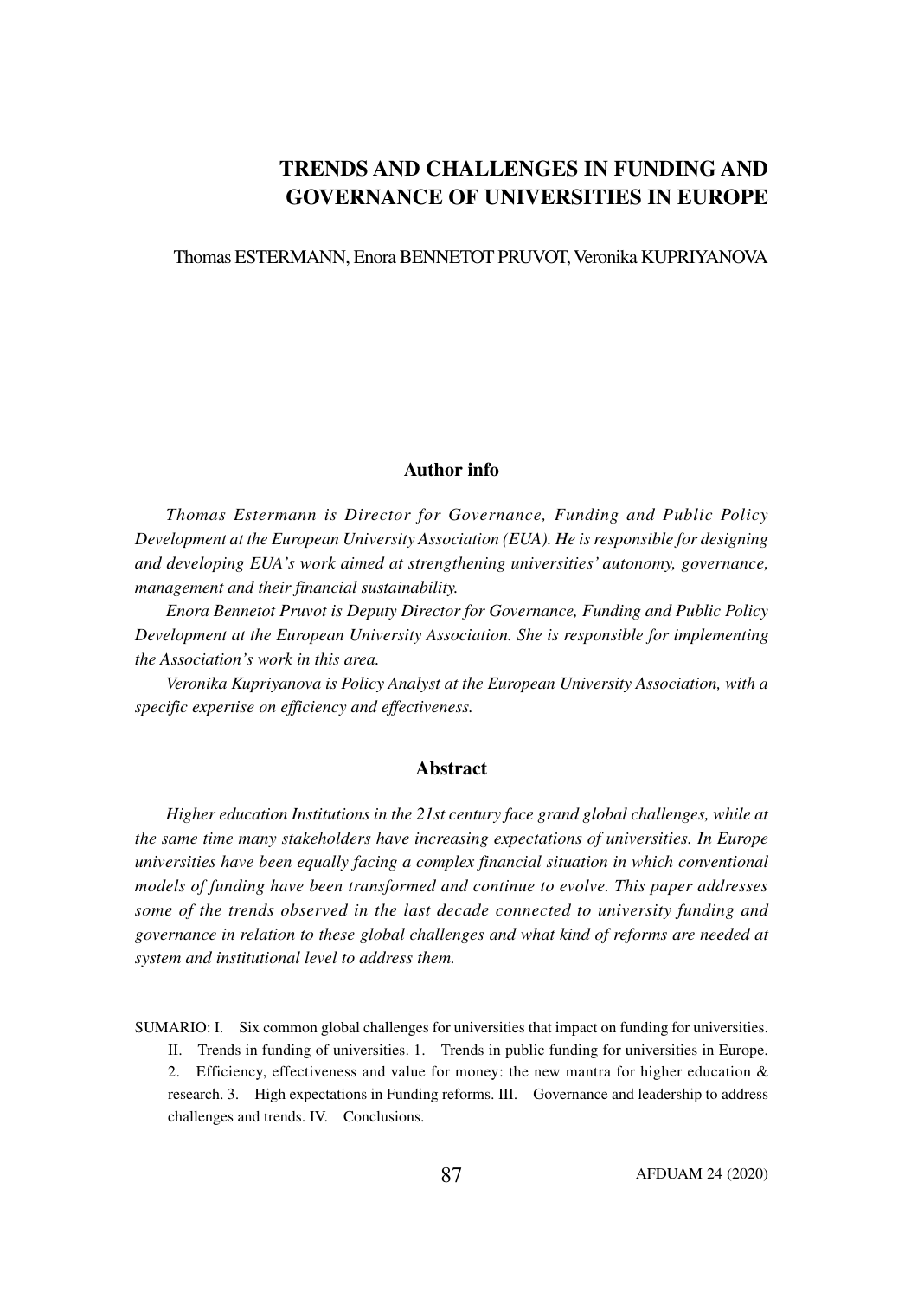# I. **SIX COMMON GLOBAL CHALLENGES FOR UNIVERSITIES THAT IMPACT ON FUNDING FOR UNIVERSITIES**

HIGHER Education Institutions (HEIs) across Europe are facing a complex situation due to evolving funding models, high expectations from students, governments and other stakeholders, new opportunities offered by technology, increasing competition between universities and other teaching and research providers, as well as new and emerging forms of collaboration. Traditional modes of funding have been transformed and continue to evolve. There are many challenges that impact on funding for universities, but the following are commonly accepted as some of the most important:

#### **Policy and regulatory turbulence:**

The most common challenge faced by many European higher education systems is that they are confronted with constant reform and regulatory changes that they must adapt to. Many of these deal with new models of public funding. Dealing with policy and regulatory turbulence can be a challenge at both system and institutional level, in particular in relation to long-term strategic planning and the use of resources. Both academic and administrative staff must deal with the response to those regulatory changes in addition to their core activities in teaching, research and regular administrative support to the university mission. Often there are no additional resources available for implementation of new strategies and activities, which puts great pressure on involved staff.

### **Pressure on public higher education funding and increasing demands for efficiency, effectiveness and value for money:**

The economic crisis of 2008 led many countries to reduce public funding for universities. Despite the positive economic development in many systems, there is still growing stress on the sustainability of funding and mounting pressure to explore new sources of income. The efficiency of funding in terms of the capability to meet certain policy goals in a cost-effective way is therefore highly important. Public funders as well as other stakeholders demand from universities that they deliver value for the money they receive from public funding or tuition fees.

### **The globalisation of higher education, particularly in terms of research talent and international student mobility:**

In the global knowledge economy, nations, corporations, and public organisations are competing across borders for talent, reputation and financial resources. Universities too are fuelled by global rankings and the increasingly global flows of students, researchers and funding (1). Educational transformation

 <sup>(1)</sup> Wende, M. C. van der (2011), «Global Institutions: the Organisation for Economic Cooperation and Development», in: R. King, S. Marginson & R. Naidoo (eds.), *Handbook on Globalization and Higher Education.* Edward Elgar. pp. 95-114.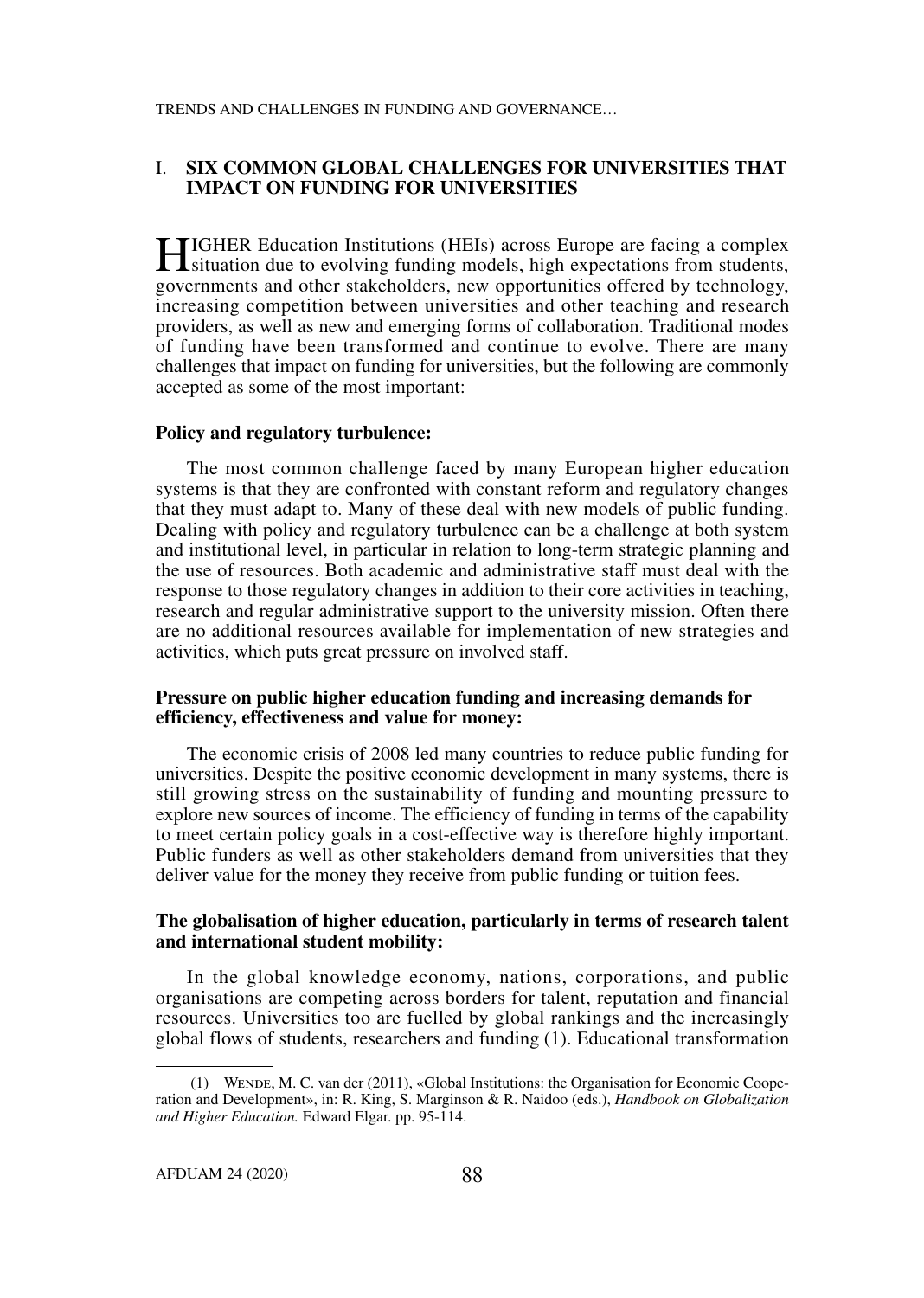is not a self-contained phenomenon; it takes place in a globalized environment marked by expansionary tendencies (2). These globally driven phenomena therefore have an impact on most higher education systems and institutions.

#### **Pressures to collaborate and to compete:**

The competition for limited resources, talented staff, students and reputation between universities and other teaching and research providers has been intensifying over the last decade. But while competition has been forcing institutions to strategically position themselves and operate in a market-like situation there is also a push towards greater collaboration among universities. Novel forms of collaboration have paved the way for "co-opetition" (competitive cooperation). University partnerships are highly diverse and cover collaborations at different levels and between various types of actors but have an impact on the governance and funding scenarios.

### **Digitalisation and new technology:**

Digitalisation impacts universities in both their research as well as teaching mission and forces change in management and administration. The implementation of change agendas that respond to digitalisation and embrace the opportunities of new technology can face several challenges. A tendency to favour a fragmented investment approach, which results in the dissipation of scarce resources and under-investment is only one example of the difficulties to address this.

# **Changing stakeholder expectations:**

As universities have become more important to national cultural, economic and social life over the past two decades, business, government and industry expectations have increased sharply across Europe. Governments expect universities to demonstrate not only greater accountability and transparency, but also to achieve higher performance at all levels, specifically requiring them to achieve a substantially larger contribution to socioeconomic growth and, more recently to public savings. This is reflected in greater demands for efficiency, effectiveness and value for money. Business and industry stakeholders expect universities to supply new employees with higher, more complex skills that match the changing needs of innovation and entrepreneurship. They also rely on universities to improve performance and global competitiveness, through collaborative research activities, access to and shared use of infrastructure, human resources and knowledge resources. Students expect greater value in terms of a quality learning experience and employability, and in terms of better services, for example, more flexible access to university buildings and facilities.

 <sup>(2)</sup> Mittelmann, J. H. (2018), *Implausible dream, the world class university and repurposing Higher Education,* Princteon University Press.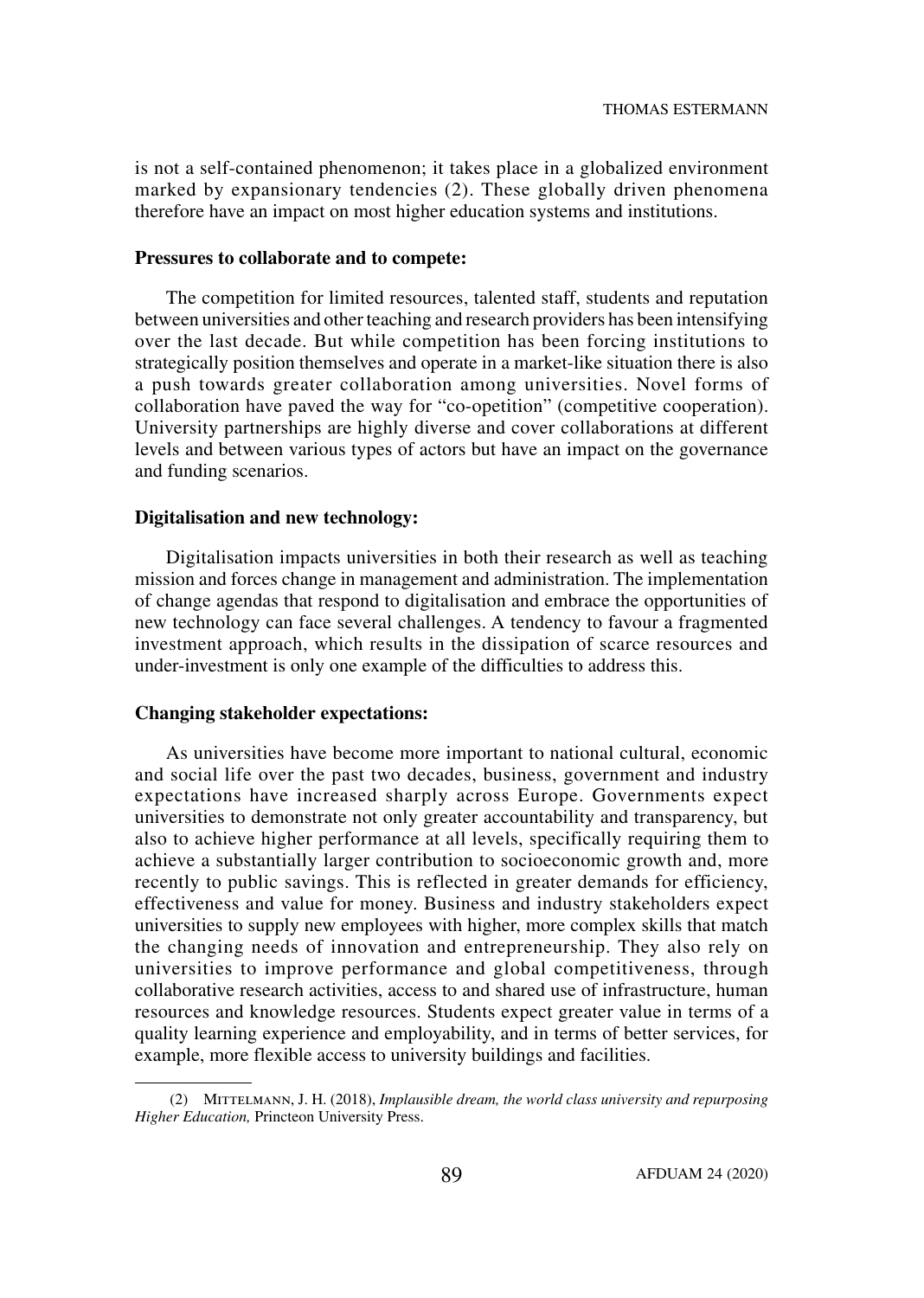# II. **TRENDS IN FUNDING OF UNIVERSITIES**

There has been a broad array of policy responses to some of the global challenges described in chapter 1. They range from linking public funding for universities to performance, using output indicators rather than input-based funding or introducing private sector and market mechanisms in steering universities. Other responses promote institutional mergers, foster the differentiation of institutional profiles or create excellence hubs through specific funding schemes. Many of these revisions aim at enhancing efficiency, effectiveness and international competitiveness.

This chapter outlines some of the observed trends and addresses the related consequences on university funding and governance, the impact such measures have on the institutions, as well as on their interaction with society and different stakeholders. An outline of the evolution of public funding to universities over the last decade reveals a contrasted picture across Europe and helps to understand the current emphasis on efficiency, effectiveness and value for money in higher education. Efficiency has become a key element as well in the discussion on European funding.

#### 1. **Trends in public funding for universities in Europe**

The European University Association (EUA) started to collect data via its Public Funding Observatory in 2008, with the objective to capture the latest trends impacting Europe's universities and offer up-to-date information on over thirty higher education systems across the continent.

The monitoring reveals that there is a continued divide between higher education systems that increase public funding, and those that reduce investment (3). It also shows that 2012 was the most difficult year in terms of cuts, with 15 systems having reduced funding between 2008 and 2012. The 2018 data confirms the signs of the gradual improvement of public funding for universities in Europe since 2015, which was the first year when more systems invested than reduced funding. In 2018, only 8 systems applied funding cuts which is comparable to the level in 2008.

 <sup>(3)</sup> Bennetot Pruvot, E., Estermann, Kupriyanova, V. (2020), *Public Funding Observatory Report 2019/2020*. Brussels; EUA.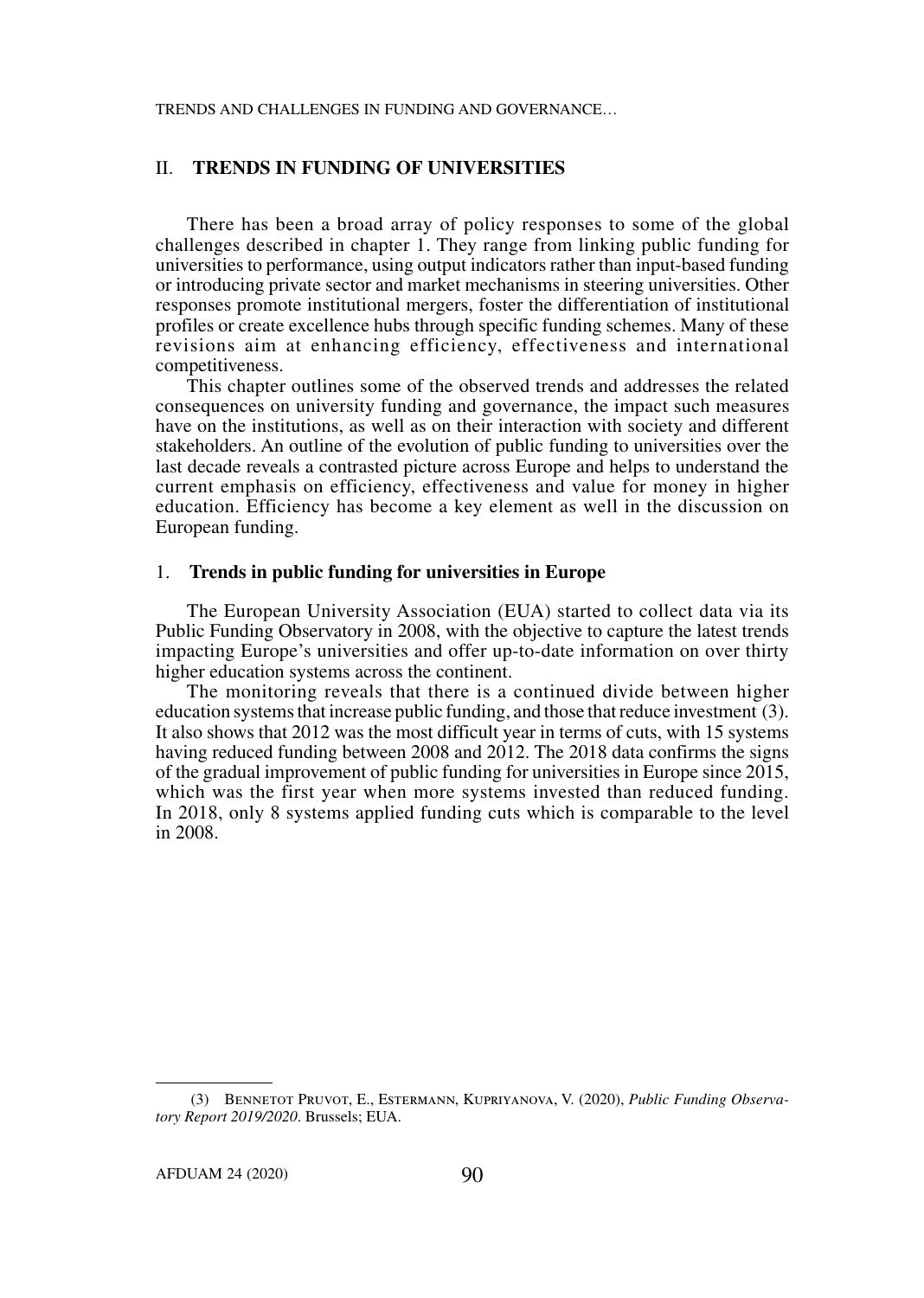#### THOMAS ESTERMANN



*Figure 1: Funding divide between European higher education systems*

The Public Funding Observatory shows as well various funding trajectories in the period between 2008 and 2018. Several broad groups of systems with similar patterns (with still some variation within these groups) such as «sustained growth» (like Austria, Germany, Norway, Sweden or Switzerland for example) «improving patterns» (like Ireland) and «decline» can be classified. The latter group (figure 2) in which public investment in universities has declined since 2008 includes Estonia, Spain, Italy, Serbia, Lithuania and Northern Ireland. While there were some recent improvements in Estonia and Spain, these countries are still quite far from offsetting previous cuts.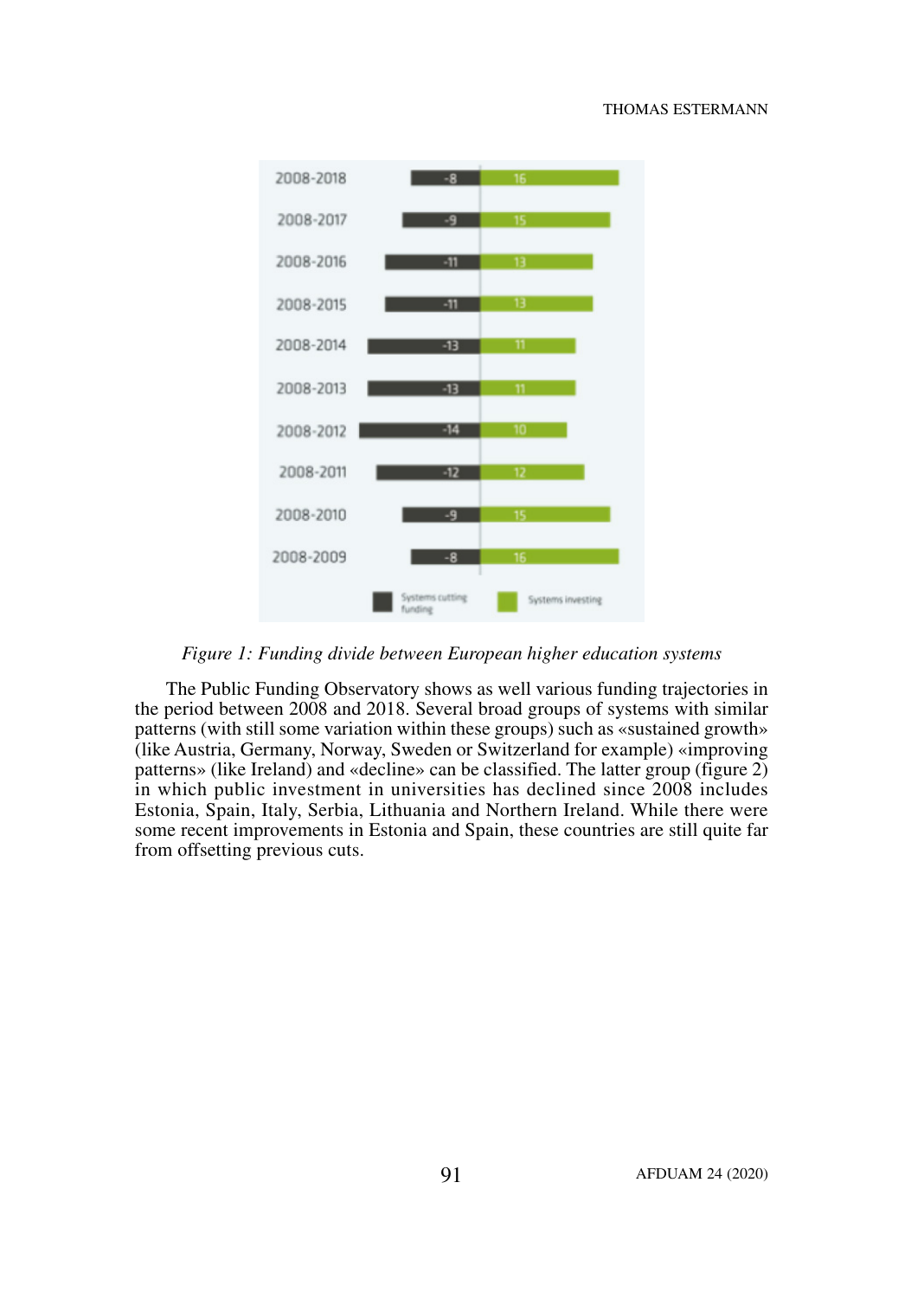

*Figure 2: Systems with declining funding*

Data from the observatory show 18 systems where public funding levels were higher in 2018 than in 2008. But looking at funding trends in isolation only shows part of the picture for the countries analysed. Trends in student enrolment are crucial to better apprehend the developments in various systems. Figure 3 shows that some systems face a challenging situation despite increased funding, as their student numbers have grown more than their investment efforts. In only 8 systems funding growth is superior to student enrolment growth. In 10 systems the demographic pressure is not met by enough investment, as student number growth was higher than investment growth.

The situations nevertheless vary significantly. Turkey for example has the highest demographic pressure, Poland and Slovenia on the other hand are faced with a declining student body. Sweden is one of the countries that stand out in terms of investing much above growth in student numbers.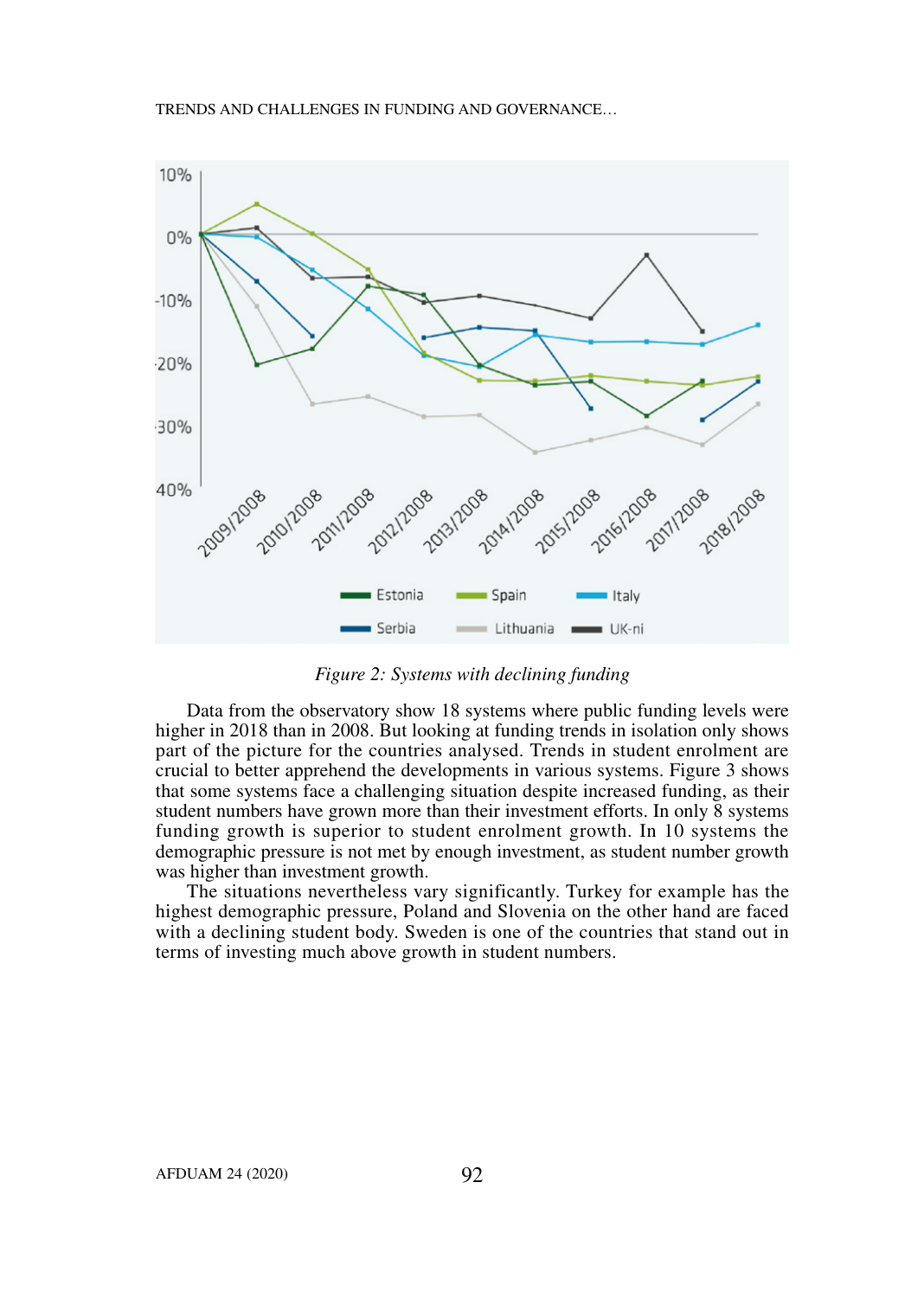#### THOMAS ESTERMANN



*Figure 3: Systems with increasing funding to universities between 2008 and 2018*

On the other hand, there are still 15 systems that have reduced funding in 2018 in comparison to 2008. In 10 systems, both funding to universities and student numbers decreased in 2018 compared to 2008, with variations regarding the relative pace of funding cuts and demographic decline. 5 systems decreased funding to universities across the period 2008-2018, whilst student numbers increased (Ireland, Northern-Ireland, Romania, Serbia and Wales).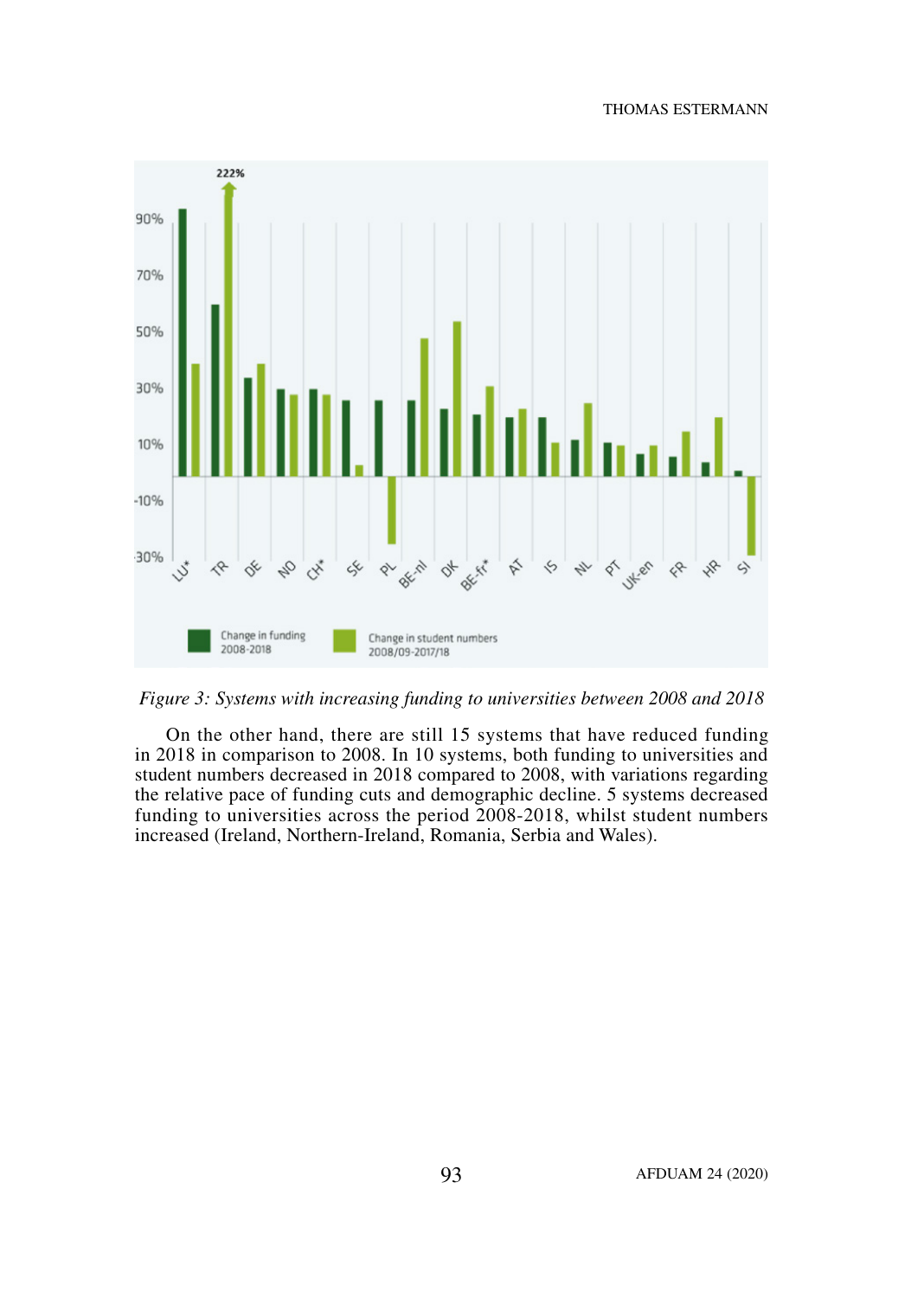



*Figure 4: Systems with declining funding to universities between 2008 and 2018*

Spain features in the group of countries that have reduced funding more than their student numbers decreased. Public funding dropped by 21 % in 2008-2019, while student numbers decreased by 5%. Despite some marginal investment effort in 2018 and 2019, Spain's university funding is still below 2008 levels.



**Funding volumes (real terms)** 

*Figure 5: Funding trends Spain*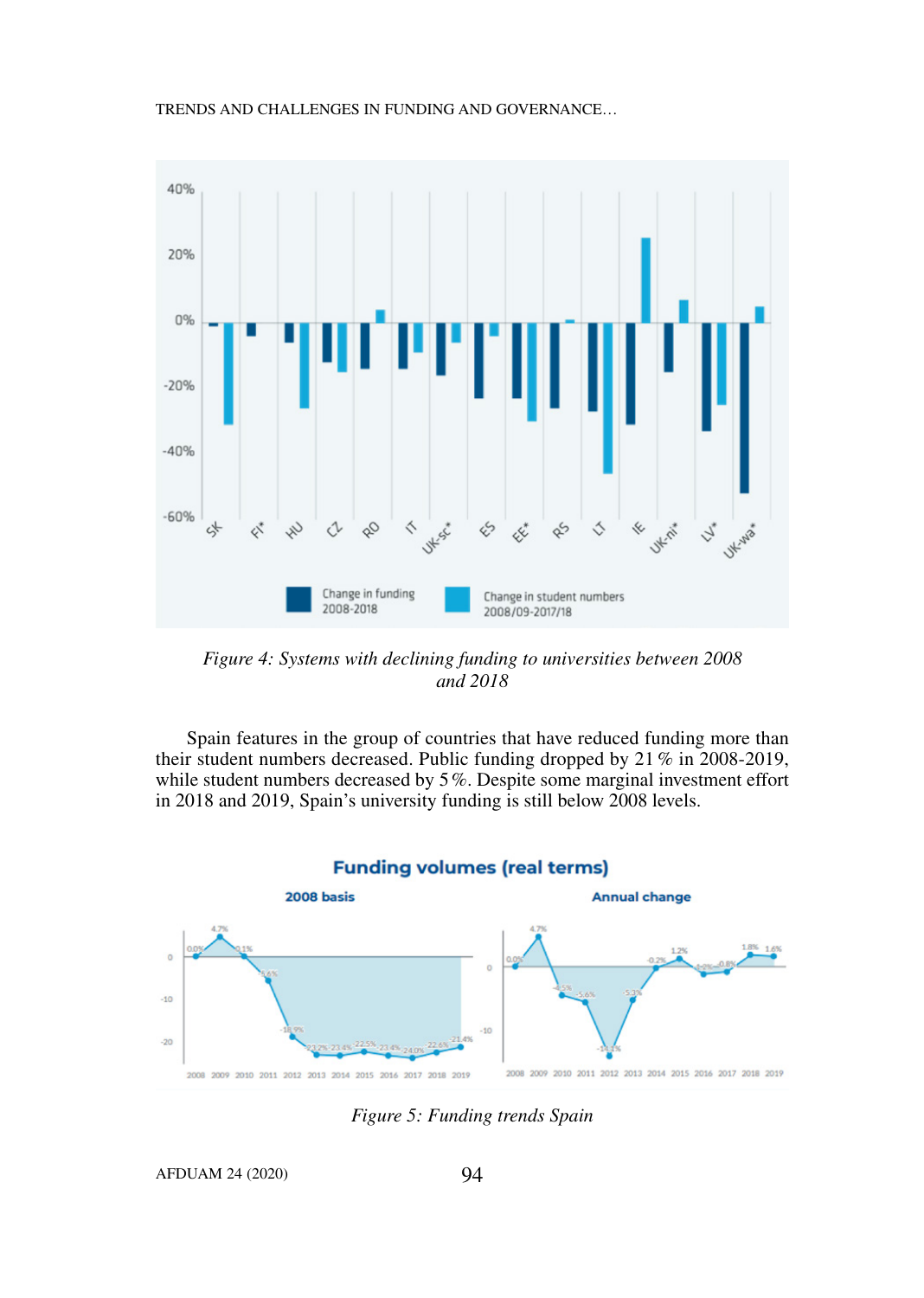The commitment of governments to higher education and research can also be analysed by considering funding dynamics in relation to economic growth. The Observatory shows that 12 countries feature an average annual funding growth rate that is higher than the average annual GDP growth over the last decade. A few countries, like France, Hungary, Poland, and Slovenia, have been investing at a slower rate and appear to have margin for manoeuvre in a context of significant economic growth. There is an even greater potential in Central and Eastern Europe and the Baltic states, as several countries including the Czech Republic, Romania, Slovakia, Estonia and Lithuania have yet to channel economic growth into re-funding higher education and research. In Ireland, public authorities have only recently started to take corrective measures towards the sector, despite post-crisis steady economic growth. Spain features as well in these countries where economy is in expansion and a robust economic growth forecast show that a greater investment effort is possible in the future to close the gap.

Italy is the only country characterised by funding cuts greater than the average negative annual economic growth over the period under review.

The Public Funding Observatory provides information as well on the impact of funding changes on various areas of university's activities. This shows that both research and teaching continued to benefit from some re-investment in 2019 in some countries. In 7 systems, additional funds were allocated for both teaching and research. Two systems (England and Sweden) prioritised support for research and 3 others (Hungary, Romania and Wales) gave preference to teaching.

A more positive trend has also emerged for staff and infrastructure. Compared to 2018, investment in infrastructure improved in Ireland, Serbia, and Turkey. Spain features as well in this group of countries, but research has been particularly affected in Spain by the recent funding cuts.

The Czech Republic improved its financial support for staff. The positive impact of funding increases on Dutch research and teaching can only be felt in nominal terms.

The lack of investment still negatively affects the state of infrastructure in England and Scotland. In addition, these two systems suffer from the negative impact of funding changes on research and teaching. In Denmark universities fell pressure on funding for teaching which might be due to the country's flat funding curve exacerbated by the rapidly growing student numbers.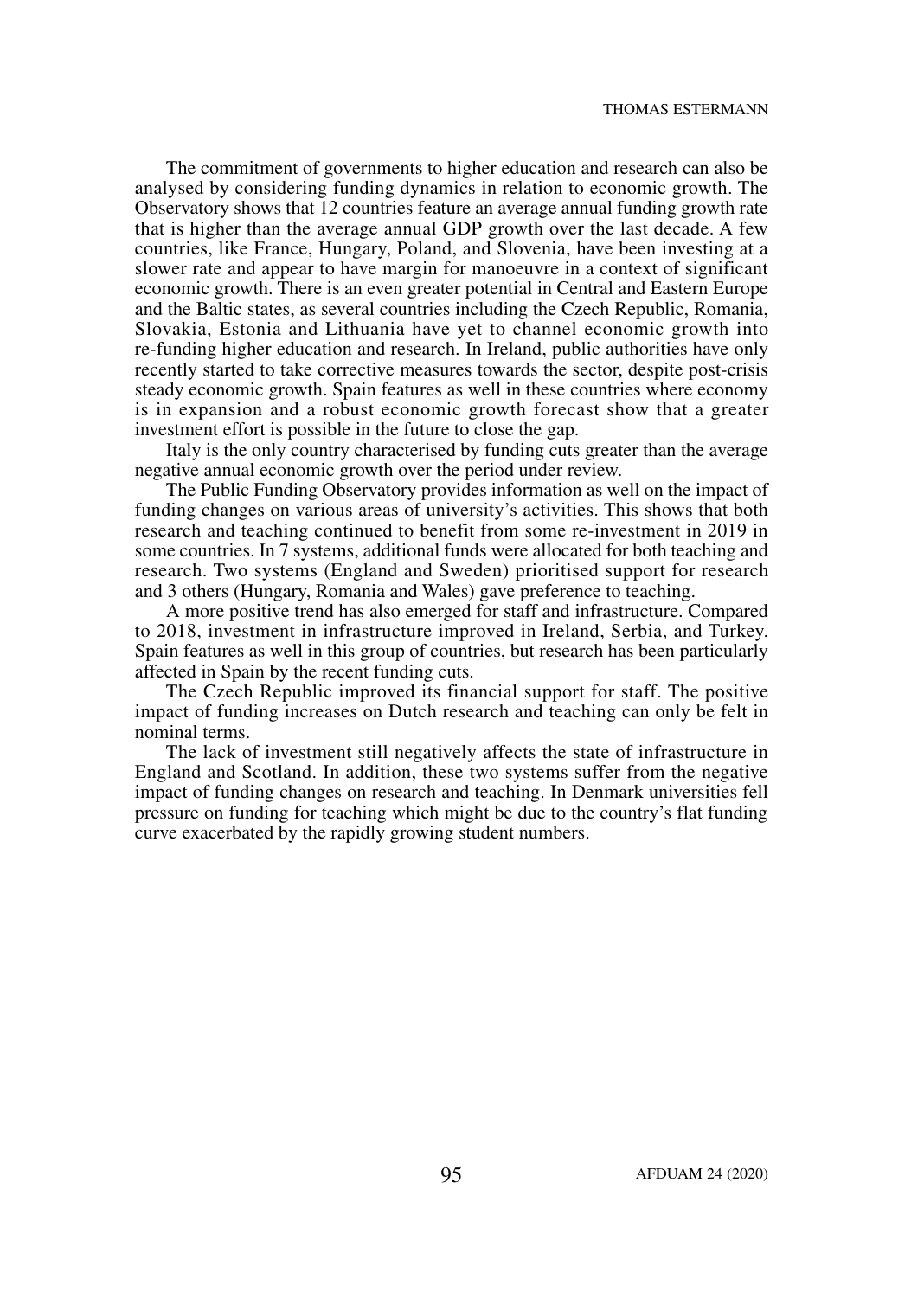| <b>Funding</b>            | <b>Research</b>                                | <b>Teaching</b>                                    | <b>Staff</b>                        | <b>Infrastructure</b>                          |
|---------------------------|------------------------------------------------|----------------------------------------------------|-------------------------------------|------------------------------------------------|
|                           |                                                |                                                    |                                     |                                                |
| Positive<br>impact        | BE-nl, CZ, IE,<br>NL, RS, SE, SK,<br>TR, UK-en | BE-nl, CZ, HU,<br>IE, NL, RO, RS,<br>SK, TR, UK-wa | CZ, HU,<br>RO, RS, SK,<br><b>TR</b> | ES, IE, TR, RS                                 |
| No impact                 | DK, FR, HU, IS,<br>RO, SE                      | ES, FR, IS, SE                                     | BE-nl, DK,<br>ES, FR, IE,<br>IS, SE | BE-nl, CZ, FR,<br>HU, IS, RO, SE,<br><b>SK</b> |
| <b>Negative</b><br>impact | ES, UK-sc                                      | DK, UK-en, UK-<br><b>SC</b>                        |                                     | UK-en, UK-sc                                   |

*Figure 6: Impact of funding development on university activities and areas*

# 2. **Efficiency, effectiveness and value for money: the new mantra for higher education & research**

Universities face different public funding patterns as has been shown in the previous chapter, but in almost all systems the interest of policy makers and higher education institutions in efficiency and effectiveness has been growing. It has been particularly fuelled by changing funding, governance and accountability frameworks, as well as growing competition among universities and the evolving student body in various countries across Europe.

Two practical questions arise in that context: how can universities deliver their mission while ensuring efficiency and effectiveness of their operations and what kind of conditions are necessary to support them in this process? The USTREAM (*Universities for Strategic, Efficient and Autonomous Management*) project (4) explored the concept of efficiency in the higher education context, analysed the key drivers, enabling conditions and barriers to efficiency of universities and mapped system-level and institutional efforts to foster efficiency, effectiveness and value for money across Europe.

Efficiency is a relevant topic for most systems and institutions in Europe. It will continue to dominate the future higher education agenda and should therefore be approached from a more strategic and pragmatic angle, as one of the ways to achieve the university's goals, rather than a threat or burden imposed externally. Although there is a great diversity of interpretations and levels of engagement with

 <sup>(4)</sup> Estermann, T. & Kupriyanova, V. (2019), *Efficiency, effectiveness and value for money at universities: a USTREAM report*. Brussels: EUA.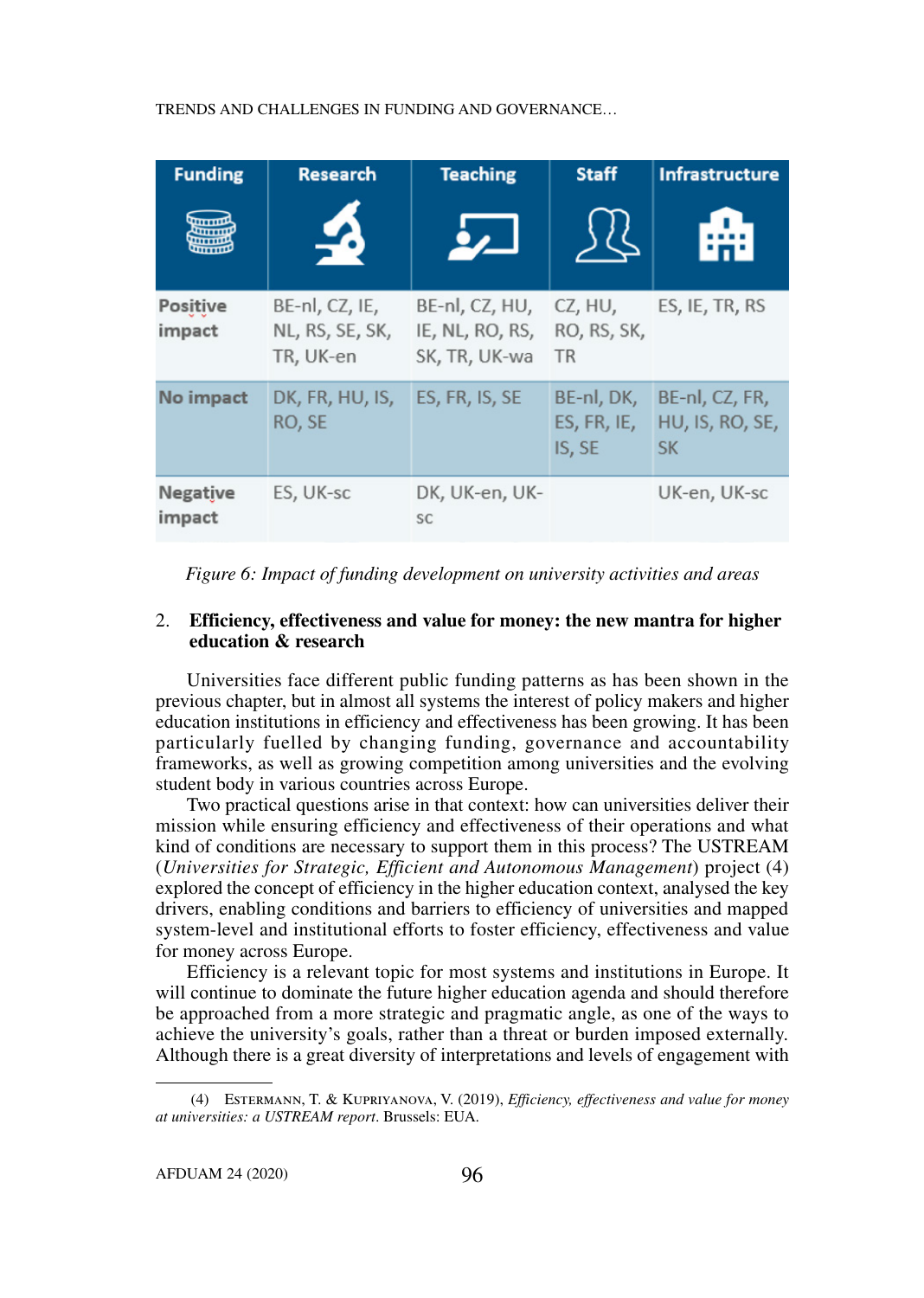the topic, there is a broad consensus across the sector that economy, efficiency and effectiveness as well as value for money are equally important and inextricably intertwined in the higher education context.

A constructive and balanced approach to efficiency in the higher education context requires addressing all levels –system, sector, institutional and individual– and all university settings including both strategic and operational management and academic matters. Multiple activities pursued at these levels and areas for the purpose of efficiency foster the achievement of the university's missions and goals. Under this approach, efficiency in the higher education context is inextricably linked to effectiveness and value for money.

The ability of universities to act strategically and efficiently depend on government policies. It is key for universities to be autonomous in making decisions in order to be agile and fast. In addition, a sustainable funding environment is needed to ensure their investment in human resources and tools that support efficiency, effectiveness and value for money. A survey conducted in the framework of the project underlined that the commitment of the institution's leadership, institutional autonomy, inclusiveness and participation of all relevant institutional actors in the design and implementation of the efficiency agenda are among the key enablers of efficiency.



#### *Figure 7: Enablers for efficiency and effectiveness in universities*

To date, universities in Europe have been quite successful in boosting their operational efficiency. Operational efficiency is driven by the need to streamline business processes and optimise the use of resources. It combines a broad range of activities or measures performed to ensure the efficient implementation of day-today university operations, including facility and space management, procurement, finances, HR management and student support services. Operational efficiency measures can result in internal institutional reorganisation, or institutions sharing resources to optimise their operations. Such gains must be sustainable and effective in the long run.

The future potential of efficiency in the higher education context lies with learning and teaching as well as research where new powerful forms of collaboration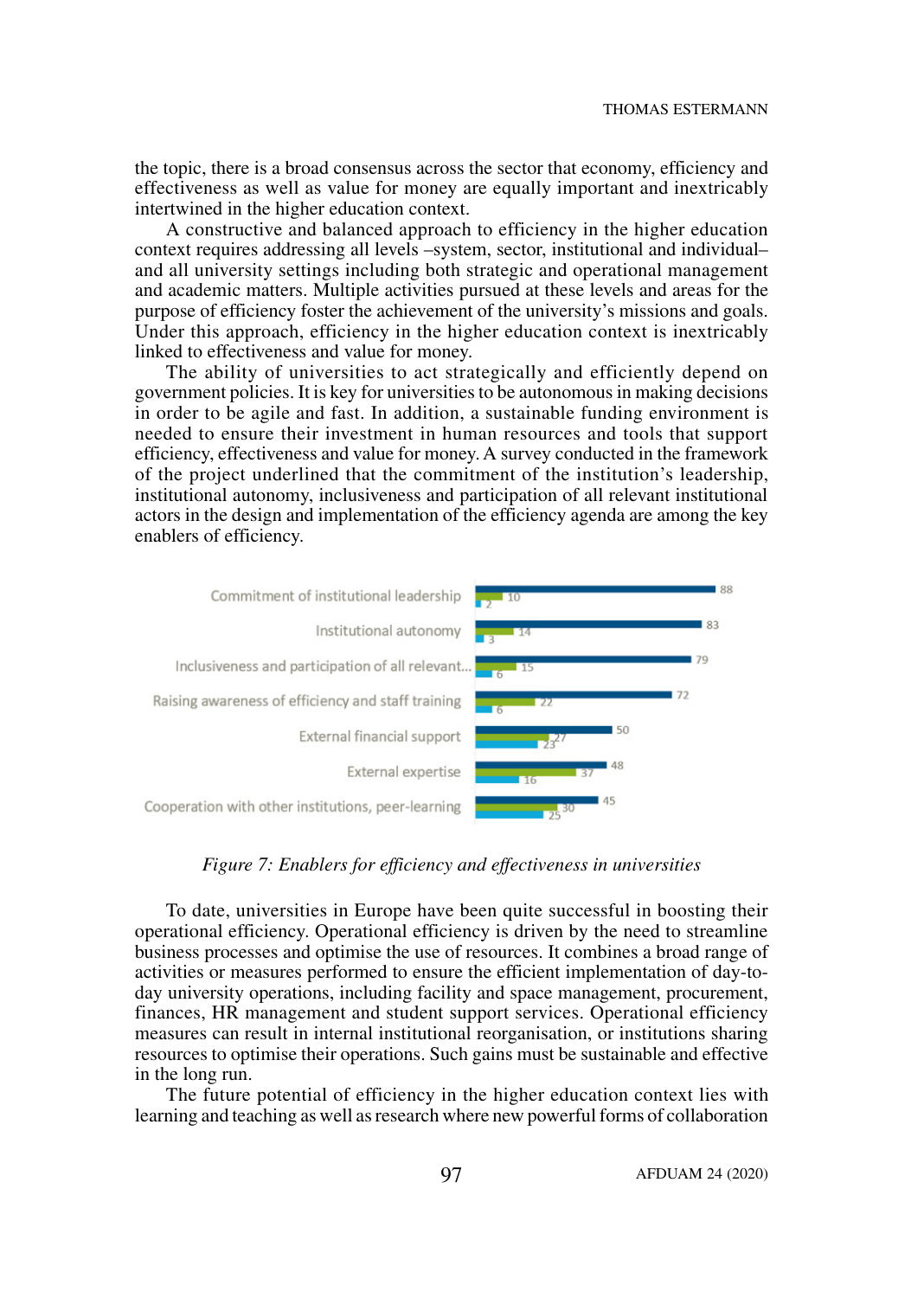and asset sharing emerge and need to more actively promoted. Examples include optimisation of the academic offer, digital learning and use of ICT for teaching and learning purposes, use of learning analytics to identify students at risk and reduce drop-out and research profiling, among others. The question of academic efficiency arises on all institutional levels, including faculty and departmental levels and concerns all individuals involved in research and teaching activities. Institutional measures in this area can include the definitions of teaching load, class sizes, and research output requirements.

Further room for progress is also associated with embedding efficiency and effectiveness in a strategic governance framework of universities and pursuing a more coordinated and consistent approach across the entire institution based on a dedicated strategy or action plan. Efficiency in strategic governance relates to activities that underpin performance management and institutional development; accountability and stewardship of institutional capital (financial, intellectual, human, relationship, natural, reputational, etc.); an institutional 'efficiency culture' based on leadership and staff engagement, investment in skills, technology and capacity-building; internal and external communication, engagement of governing bodies and integrated reporting (e.g. through value for money reports). Most activities in this area have a long-term nature and support the institution-wide development.

One of the ways to be more efficient is to explore novel forms of collaboration, which pave the way to so-called co-opetition, or competitive cooperation. University partnerships can be highly diverse and cover collaborations at different levels and between various types of actors.



*Figure 8: Interdependent efficiency actions at system, sector and institutional levels*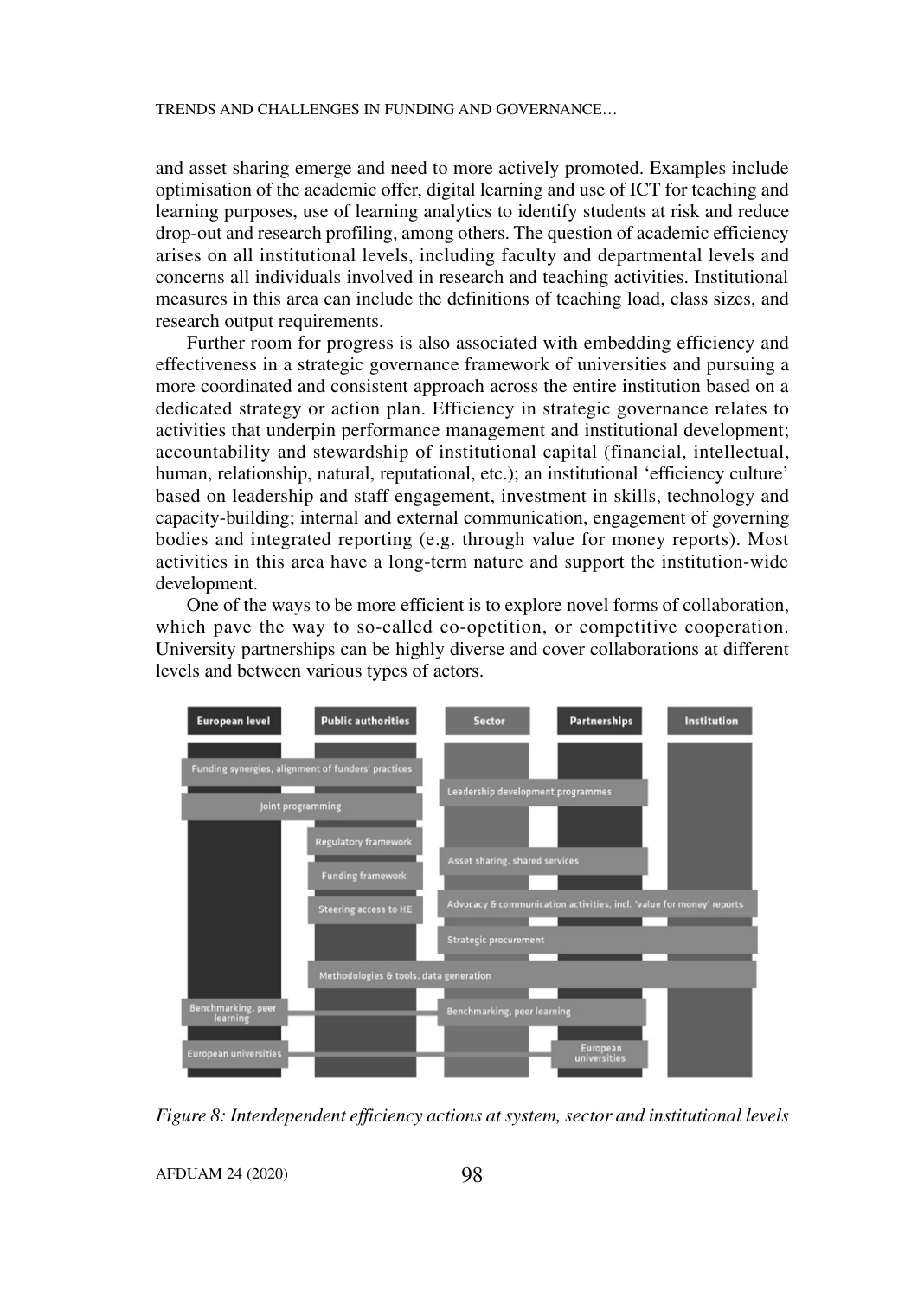Figure 8 demonstrates the interdependency of efficiency related actions at various levels. To pursue efficiency actions, individual institutions must have proper knowledge of what works and what does not in the higher education context. Such knowledge can be obtained most effectively from the exchange of good practice, joint methodologies and approaches as well as joint leadership programmes at the sector level. At the same time, pursuing many efficiency measures can be restricted if the existing autonomy or funding frameworks do not allow universities to do so. Hence, it is up to the higher education sector to communicate to the national policy makers about such bottlenecks and help establish the key enabling conditions.

#### 3. **High expectations in Funding reforms**

The trends described before provide context to understand the rationale underpinning the funding reforms that have multiplied throughout Europe in the last decade. The quest for a rationalised, more efficient higher education landscape motivates the re-development of funding allocation models or the design of so-called excellence schemes. EUA analysed the topic of performance-based funding and funding for excellence in previous work (5). The analysis showed that policymakers often place excessive trust in the capacity of performance-based funding to have high impact and allow the system to achieve ambitious objectives with stagnating or even decreasing investment.

The «Define» study, which focused on designing efficient strategies for university funding, underlined that the choice of funding allocation mechanism is best made based on well-defined and shared overall objectives at system level (for instance: address student drop-out; widen participation; generate capacity in certain areas; etc.). This allows then to assess whether tools such as partially output-based funding formulas, or performance contracts, might usefully support these goals. Funding formulas rely heavily on numerical proxies which are meant to translate performance in quantitative terms but fail to address quality in an adequate way. Performance contracts offer more leeway for this, allowing for more tailored approach to qualitative objectives agreed between public authorities and institutions. Each system must be able to select the mix of funding allocation tools that best supports its overall vision, while taking account of the large part of fixed costs that characterises the universities' financial structure and therefore offering stability and predictability to the sector.

#### 4. **Efficiency and Simplification of European funding**

Many European universities benefit from European Funding, either through the Frameworkprogarmmes for research and innovation, the mobility programmes like Erasmus+ or the European Social Funds. Challenges related to European funding has been a low success rate and complex participation rules, that impact on the efficiency and effectiveness of those programmes. Those rules for participation

 <sup>(5)</sup> Bennetot Pruvot, E., Claeys-Kulik, A.-L. & Estermann, T. (2015), *Designing Strategies for Efficient Funding of Universities in Europe*. Brussels: EUA.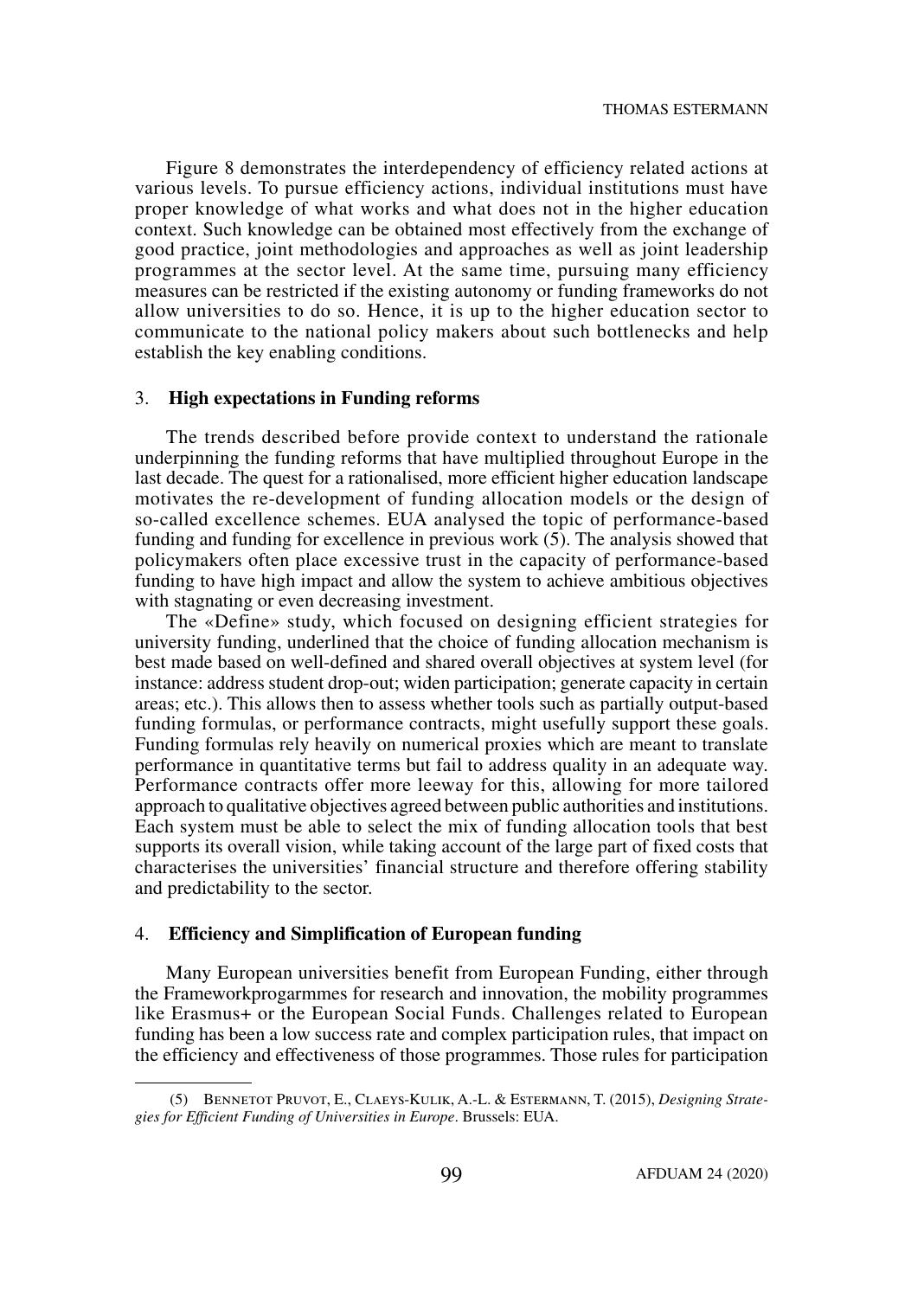in EU funding programmes have a direct impact on university activities and financial sustainability. A more efficient and effective management of EU-funded projects would have the potential to redirect resources to the core objectives of the programme, thus increasing its added value and impact.

Missed opportunities for effective simplification directly translate into significant costs for beneficiaries and public funders at all stages of the project life cycle, from proposal preparation to implementation and auditing.

The Horizon 2020 dashboard statistics (6) show that that only around 12% of Horizon 2020 proposals submitted since the launch of the programme received funding. EUA calculated on the basis of the number of Horizon 2020 proposals that remained unfunded and the average cost evaluated through a survey, that around 9 billion Euros have been already spent on unsuccessful proposals. Universities as the largest beneficiaries of the Frameworkprogramme have spent alone nearly 5 billion Euros.

Another aspect of financial sustainability is that European Funds do not cover the full costs of the projects and require a co-funding of the beneficiary institution. The co-funding provided by beneficiaries has been estimated to be around 12 billion Euros (until 1.11.2019), which shows that institutions need to provide substantial resources for engaging in pan-European partnerships. It is therefore very important that universities engage in these programmes strategically, but at the same time it's essential that European regulators improve the efficiency of this program.

| <b>Application</b>                                                        | <b>Participation</b>                                                      | <b>Reporting</b>                                                                               |
|---------------------------------------------------------------------------|---------------------------------------------------------------------------|------------------------------------------------------------------------------------------------|
| $~88\%$<br>H2020 proposals remain<br>unfunded                             | 750 pages<br>H2020 Annoted Model Crant<br>Agreement                       | 5x > cost<br>EU audits are 5 times more<br>expensive for beneficiaries<br>than national audits |
| Ca. €9 billion<br>Spent by beneficiaries on<br>successful H2020 proposals | Ca. €12 billion<br>Beneficiaries' co funding for<br>ca. 25k signed grants | $~2.3\%$<br>2018 estimated error rate                                                          |
| $Ca. \epsilon 5$ billion<br>Spent by universities                         | €0.5 million<br>Beneficiaries' average co<br>funding per project          | 4 in 10<br>Projects risk to posess a<br>systemic error                                         |

*Figure 9: Costs connected to inefficiencies in Horizon 2020*

(6) Horizon 2020 dashboard statistics retrieved on 01.11.2019.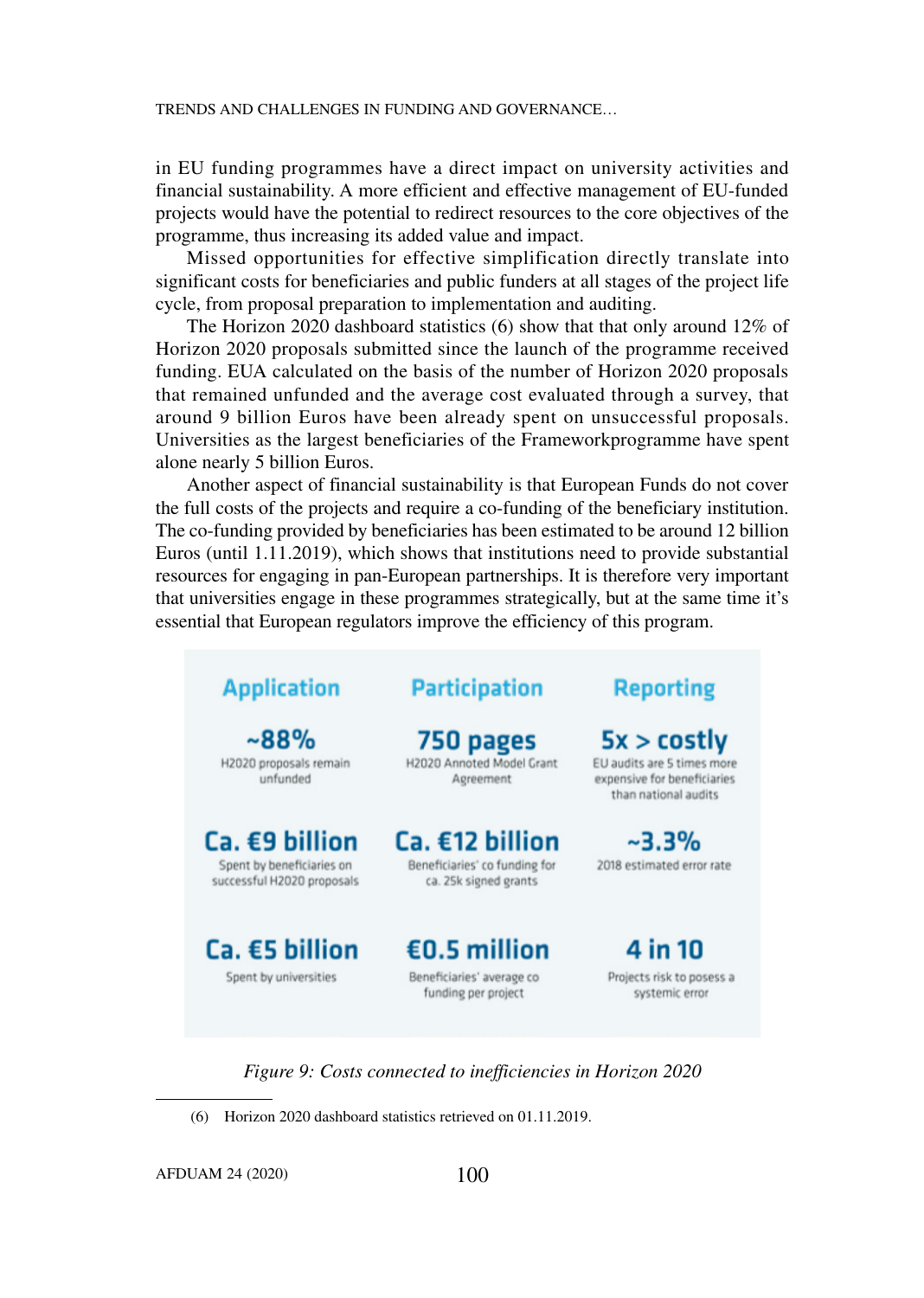Simplification should be also pursued in the project implementation and control phases. For instance, participants may find the information in the Horizon 2020 Annotated Model Grant Agreement unclear, causing high error rates and reducing access to the programme. In its *2017 Audit in brief*, the European Court of Auditors reports on most errors being related to the reimbursement of ineligible costs declared by beneficiaries.

Despite the progress achieved under Horizon 2020, EU funders' efforts aimed at fostering simplification have been mainly directed towards the standardisation of procedures for all programme beneficiaries and an increased use of simplified cost options, such as lump sums. However, although improving clarity and certainty of action, this approach does not take into consideration beneficiaries' diverse profiles, which could be better met through the provision of several options to accommodate different needs. Importantly, it might also reduce cost coverage for beneficiaries.

Simplification should ultimately lead to the achievement of a coherent set of rules, mindful of the diversity of actions and participants, and that ensures both high-quality processes and an effective use of resources. In this regard, a wider acceptance of nationally recognised institutional management and accounting practices of beneficiaries appears as a natural way to enhance efficiency and participation in the programme (7).

Following in the footsteps of national competitive research programme funders, EU policy makers could rely increasingly on the accounting practices developed by the university sector in several European countries. Improving the alignment of funders' practices for both accounting and auditing purposes between the national and the EU level would be a major step towards achieving this objective. It would also contribute to reducing the costs of EU audits which are estimated to be five times more costly than national audits.

Authorising the use of nationally accepted institutional accounting methodologies for cost calculation and reporting through an adequate and improved certification procedure would be a solution to these problems.

# III. **GOVERNANCE AND LEADERSHIP TO ADDRESS CHALLENGES AND TRENDS**

To address the challenges and trends outlined in this paper, universities need to have adequate regulatory frameworks and empowering governance arrangements.

The debate on these topics has intensified over the last decade and many systems have changed and developed their arrangements and rules.

Several European countries undertake significant experimentation in the field of university governance. Different regulatory frameworks may co-exist, as is the case in Portugal (for «foundation universities»). It may also concern the whole sector, as in Norway where the law makes it possible for universities to choose among two types of selection procedure for their executive head.

 <sup>(7)</sup> European University Association (2018), *Taking simplification of EU funding to the next level: the university perspective.* Brussels: EUA.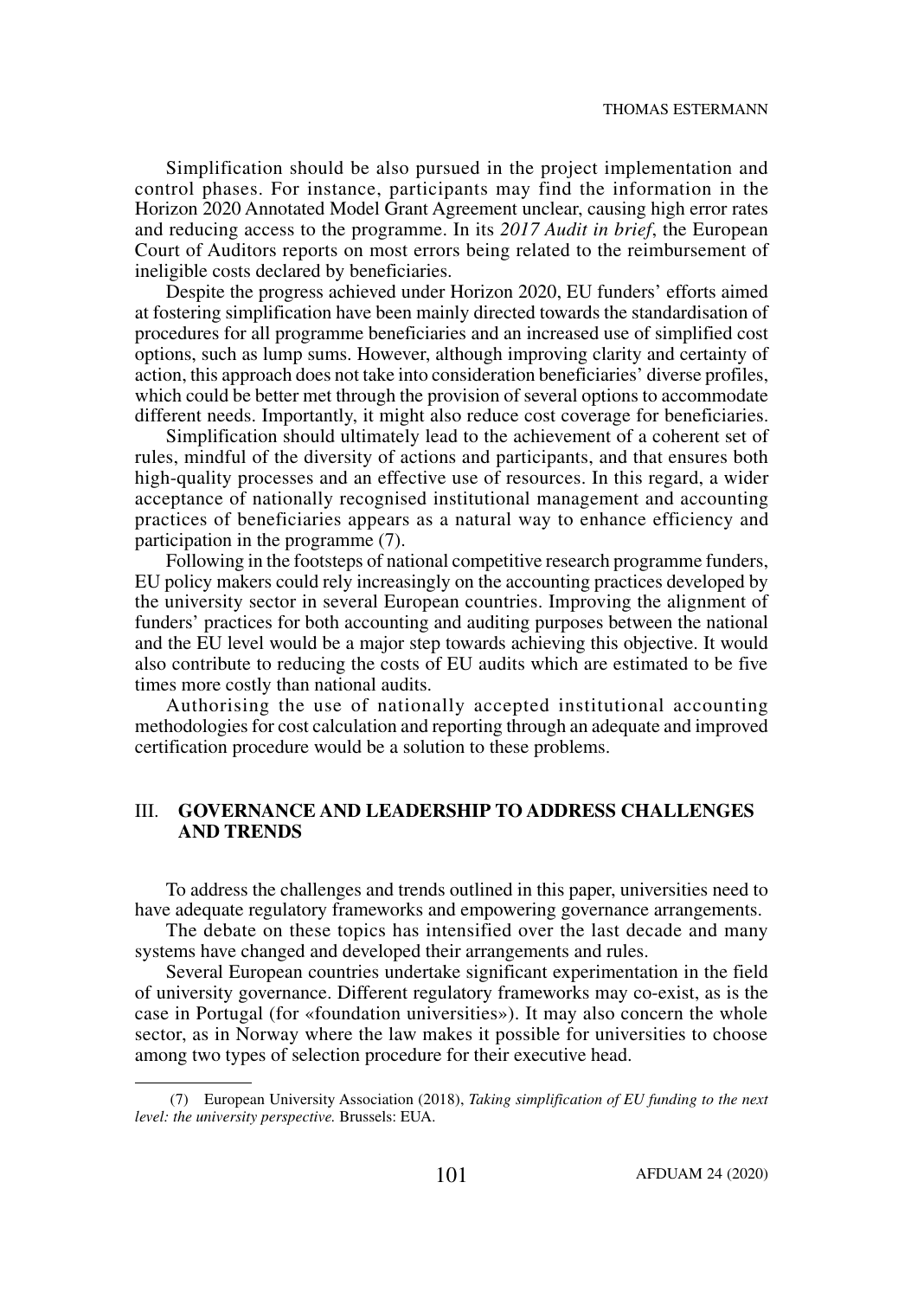Many systems also discuss intensively the inclusion and selection of external members in the university governance bodies. So-called dual governance models are nowadays more frequent than unitary models; dual structures tend to facilitate the inclusion of external members in the strategic, or supervisory, board-type governing body. What profiles are sought, and how they are selected varies across countries. A key question is the role of public authorities in their appointment, and how independent from the government these members are when contributing to the steering of the university. The inclusion, and above all selection procedure for external members thus lies at the heart of the complex issue of accountability and autonomy of universities – towards government and society.

Governance arrangements have a significant effect on financial and strategic decisions. Drawbacks in this area, as in public funding, can have a profound impact on the capacity of universities to fulfil their missions towards society.

Apart from appropriate governance arrangements institutional leadership plays an important role in addressing the six key challenges highlighted in chapter 1.

The selection procedures for the institutional leadership vary from country to country. Across Europe there are four basic categories:

- Election by a specific electoral body, which is usually large, representing (directly or indirectly) the different groups of the university community (academic staff, other staff, students), whose votes may be weighted.
- Election by the governing body, which is democratically elected within the university community (usually the senate, i.e. the body that decides on academic issues).
- Appointed by the council/board of the university (i.e. the governing body that decides on strategic issues).
- Appointed through a two-step process in which both the senate and the council/board are involved.

These different election and appointment procedures have an impact on how change and transformation processes can be implemented in an institution and play therefore an important role in responding to the many challenges. Despite significant commitment from actors across the institution, many strategies to implement change fail to deliver their objectives. While there are many reasons for this, a successful strategy implementation is often lead by effective institutional leadership.

Finally, it is clear that senior academic and administrative staff play an important role in achieving institutional objectives and strategies (both in different roles).

The degree of independence to hire core academic and administrative staff is therefore crucial for universities to fulfill their missions. The EUA autonomy scorecard (8), which gathers data from 29 higher education systems provides comparative data for this question.

 <sup>(8)</sup> Bennetot Pruvot, E. & Estermann, T. (2017), *University Autonomy in Europe III: The Scorecard 2017*. Brussels: EUA.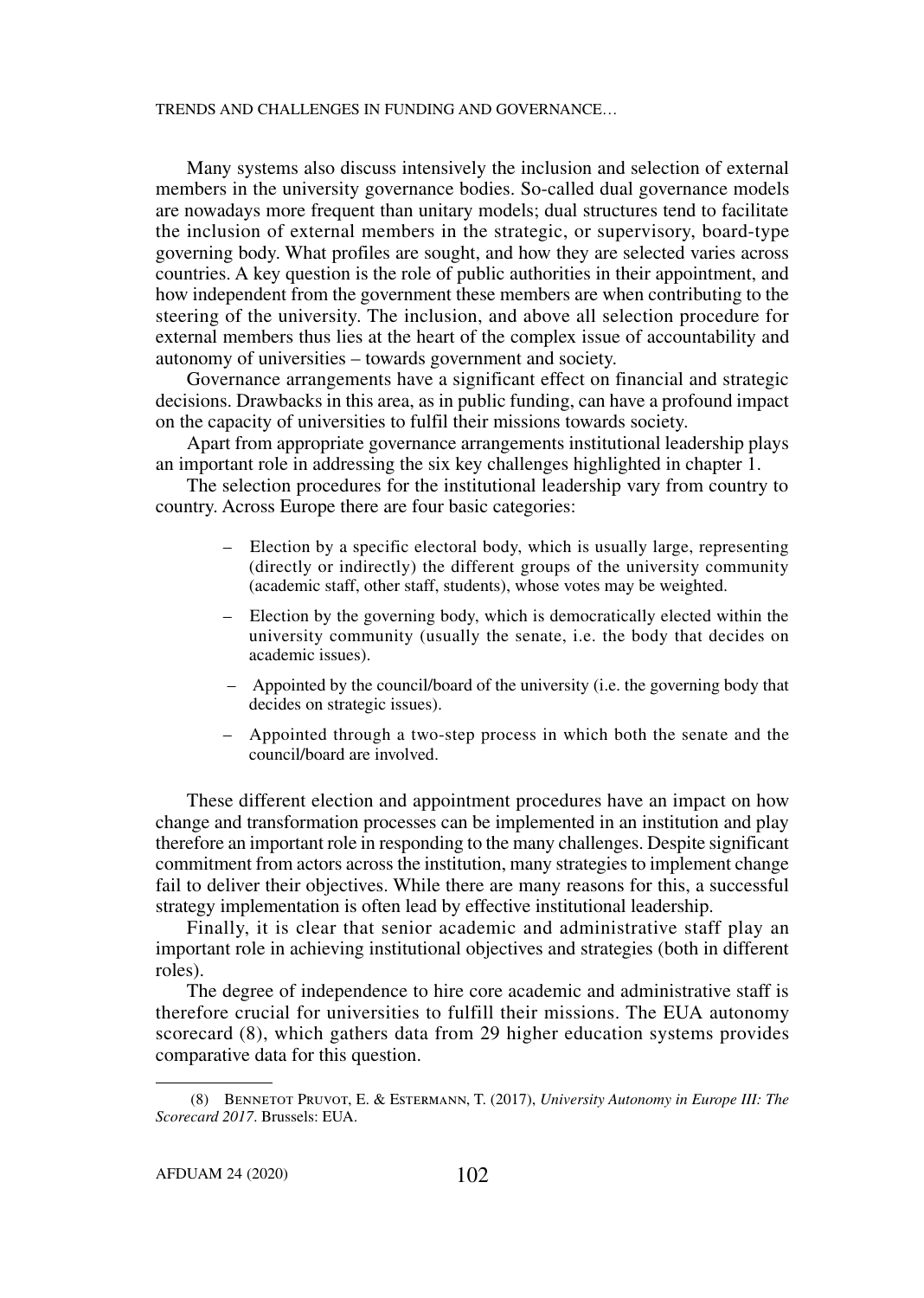There are significant differences in recruitment procedures for senior academic and administrative staff across Europe, ranging from a large degree of independence in the recruitment of staff (typically more often found in the north of Europe) to more formalised and restrictive procedures (typically more often found in the south of Europe).

Figure 10 provides an overview of which systems can decide freely on the recruitment of their senor academic and administrative staff and which systems face restrictions.



*Figure 10: Restrictions of recruitment of senior staff*

Restrictions on recruitment of senior academic and administrative staff include for example an external confirmation of appointments, the number of posts being controlled externally, or that the recruitment is carried out by an external authority. These restrictions may apply to all or part of the considered staff categories. A series of other limitations, less frequent, also exist in different systems. An example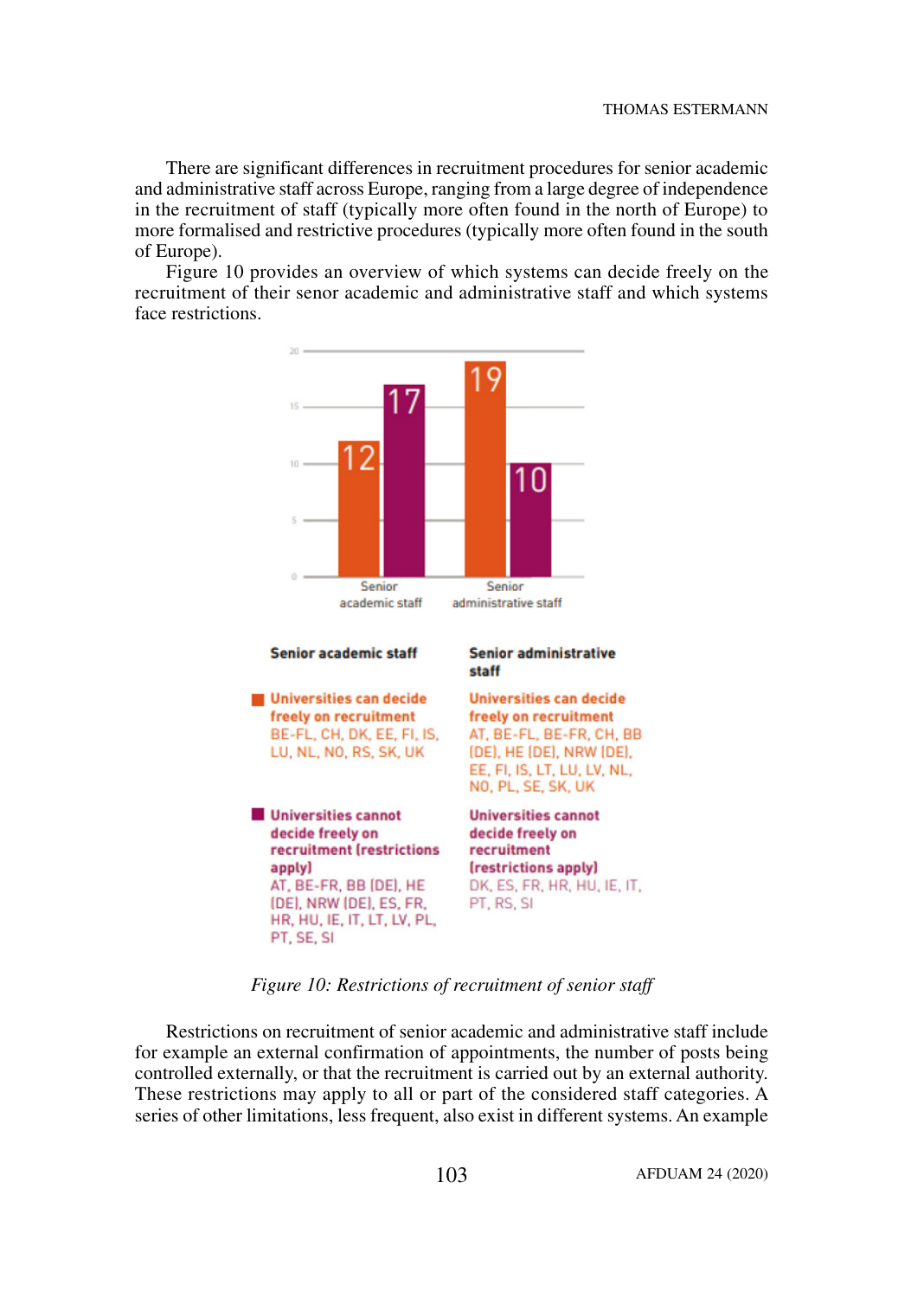is the requirement to have an annual recruitment plan approved by an external authority, which provides a framework for all the ensuing recruitments during the year (as is the case in Slovenia and in some of the universities of the French speaking community of Belgium). The recruitment of senior academic staff is more often regulated than that of senior administrative staff. This relates to the fact that civil servant status is more frequently found among senior academic staff than senior administrative staff. Appointments of some categories of senior academic staff, usually full professors, need to be confirmed by an external authority in Croatia, Hungary and Poland. The number of posts for some or all senior academic staff is regulated in Croatia, France and Italy. Specific requirements apply to the recruitment of senior academic staff in Latvia, who need to have a certain proficiency level in the Latvian language. Universities are more often able to recruit senior administrative staff independently. However, 10 countries impose various restrictions on this type of recruitment. Some appointments must be confirmed externally in Portugal, while the number of some senior administrative posts is regulated in Croatia, Denmark and Italy. In France, the recruitment of senior personnel working in libraries and central administration is carried out by an external authority through a national competition.

There are some specific challenges faced by Spanish universities and it is considered that Spanish universities require reforms in certain areas, especially in relation to human resources. The civil servant status of academic staff is another challenge in attracting and employing international academic staff.

# IV. **CONCLUSIONS**

All the above elements show that it is necessary to promote a holistic and nuanced approach towards steering of universities. Smart steering consists in developing enabling frameworks and providing stable and adequate funding for universities to thrive and fulfil their missions. This requires the right mix of governance settings and financial allocation tools that are fit fore purpose and that fit in the systems' environment. It is important that the different parameters are chosen in function of the agreed aims and goals for the sector. Far more than technical matters, governance and funding provisions set the «optimal background» for universities to deliver what is expected from them.

Institutions and in particular their leaders play a key role in delivering on the high expectations placed on them. They need to develop a long-term vision and build and support the implementation of a clear strategy, very often connected to a transformation and change process.

In order to respond to the challenges facing the management and governance of universities today, it will be crucial to place greater emphasis on promoting the development of leadership and management capacity, for example through training and support for leaders and senior and managers.

While there is a responsibility at institutional level to support this, policy makers also need to put more emphasis and provide more for example financial support to leadership and development programmes.